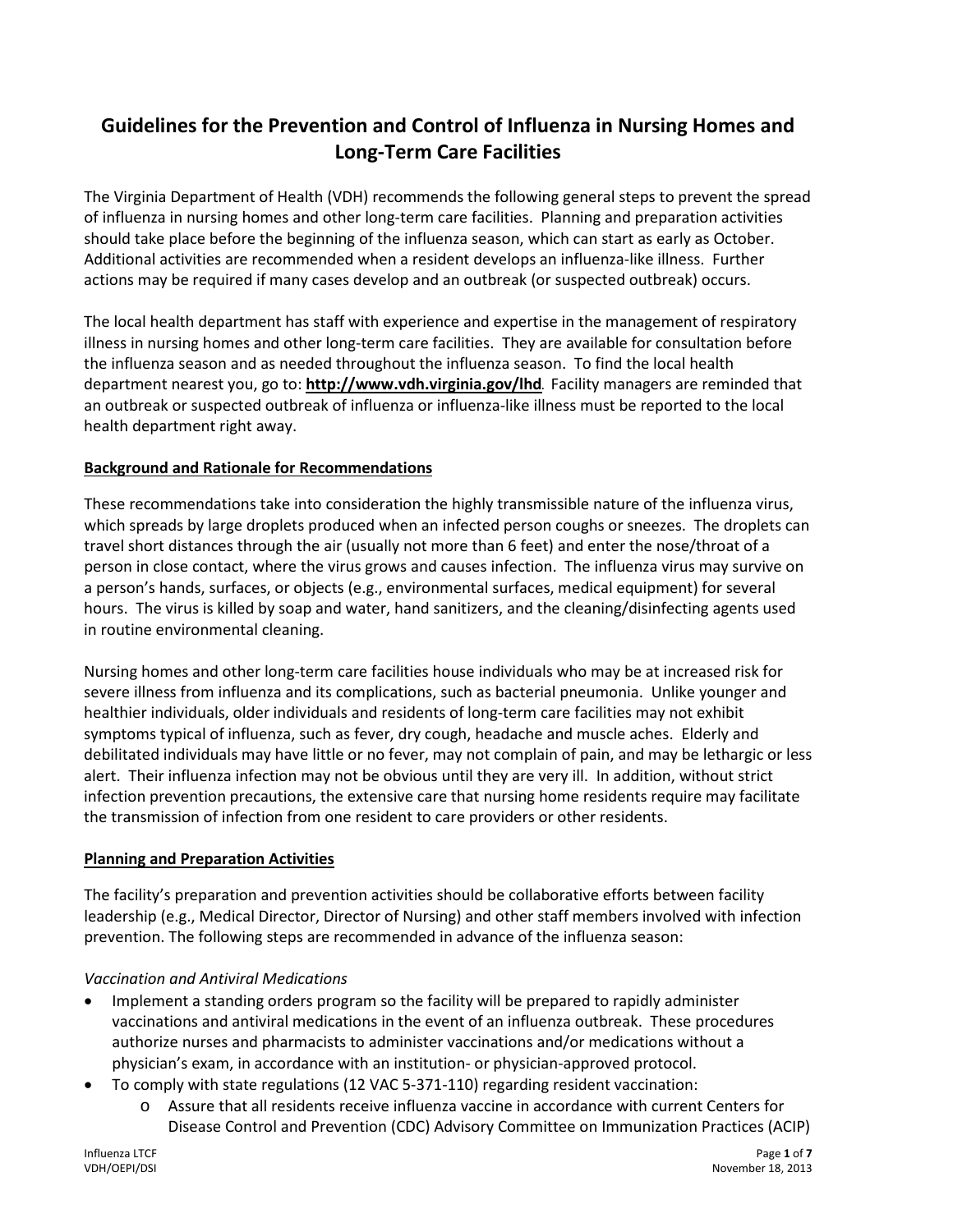recommendations unless the vaccine is contraindicated or the resident declines the vaccination.

- o Review residents' medical records to identify individuals who should receive pneumococcal vaccine and arrange to administer the vaccination unless it is contraindicated or the resident declines the vaccination.
- Strongly encourage all facility workers, volunteers, and visitors to receive influenza vaccine in accordance with CDC/ACIP recommendations.
- Keep track of resident and staff vaccinations by maintaining vaccination logs.
- Develop a plan for the use of influenza antiviral medications in the facility in consultation with facility managers, healthcare providers, and the local health department. The use of antiviral medications for prophylaxis and treatment should be considered part of the facility's overall influenza prevention and control strategy, not just a tool for the individual case management of ill residents and staff.
	- o Review residents' medical records and note known contraindications to the use of antiviral drugs.

# *Surveillance*

- Assure that all residents are monitored daily for signs and symptoms of respiratory infection. Monitoring should occur year round so facility management knows what is normal for the facility and can quickly identify an increase in illness rates or a change in severity of illness. All care providers should be familiar with the signs and symptoms of respiratory illness in their residents.
	- o Monitoring should be done in a standardized way, and staff in-service sessions should be held periodically to be sure that all personnel monitor and record their findings in a consistent manner.
	- o Maintain a daily log of residents with flu-like illness symptoms in a central location and review the logs regularly so an increase in the number of infections can be identified quickly.
	- o Examples of illness logs are available and can be modified to meet the needs of the facility: **[http://www.vdh.virginia.gov/epidemiology/surveillance/hai/documents/excel/respirator](http://www.vdh.virginia.gov/epidemiology/surveillance/hai/documents/excel/respiratoryillnesslog-residents.xls) [yillnesslog-residents.xls](http://www.vdh.virginia.gov/epidemiology/surveillance/hai/documents/excel/respiratoryillnesslog-residents.xls)** (for residents) and **[http://www.vdh.virginia.gov/epidemiology/surveillance/hai/documents/excel/respirator](http://www.vdh.virginia.gov/epidemiology/surveillance/hai/documents/excel/respiratoryillnesslog-staff.xls) [yillnesslog-staff.xls](http://www.vdh.virginia.gov/epidemiology/surveillance/hai/documents/excel/respiratoryillnesslog-staff.xls)** (for staff)
- Have contact information for the local health department readily available so your facility will be prepared to call if an outbreak is suspected. See the VDH website at **<http://www.vdh.virginia.gov/lhd>** to locate contact information for your local health department.

### *Education and Communication*

- Review infection control measures (e.g.., standard precautions, droplet precautions, hand hygiene) with staff and residents to familiarize them with the requirements of each.
	- o *Standard precautions* mean that gloves should be worn if hand contact with respiratory secretions, other body fluids, or potentially contaminated surfaces is anticipated. Gowns are worn if soiling of clothes with respiratory secretions or body fluids is anticipated. Hand hygiene is performed before and after touching the resident and after contact with respiratory secretions or contaminated objects/materials. Soap and water must be used if hands are visibly soiled or contaminated; otherwise, alcohol-based hand gels may be used.
	- o *Droplet precautions* mean that a face mask should be worn when entering an ill person's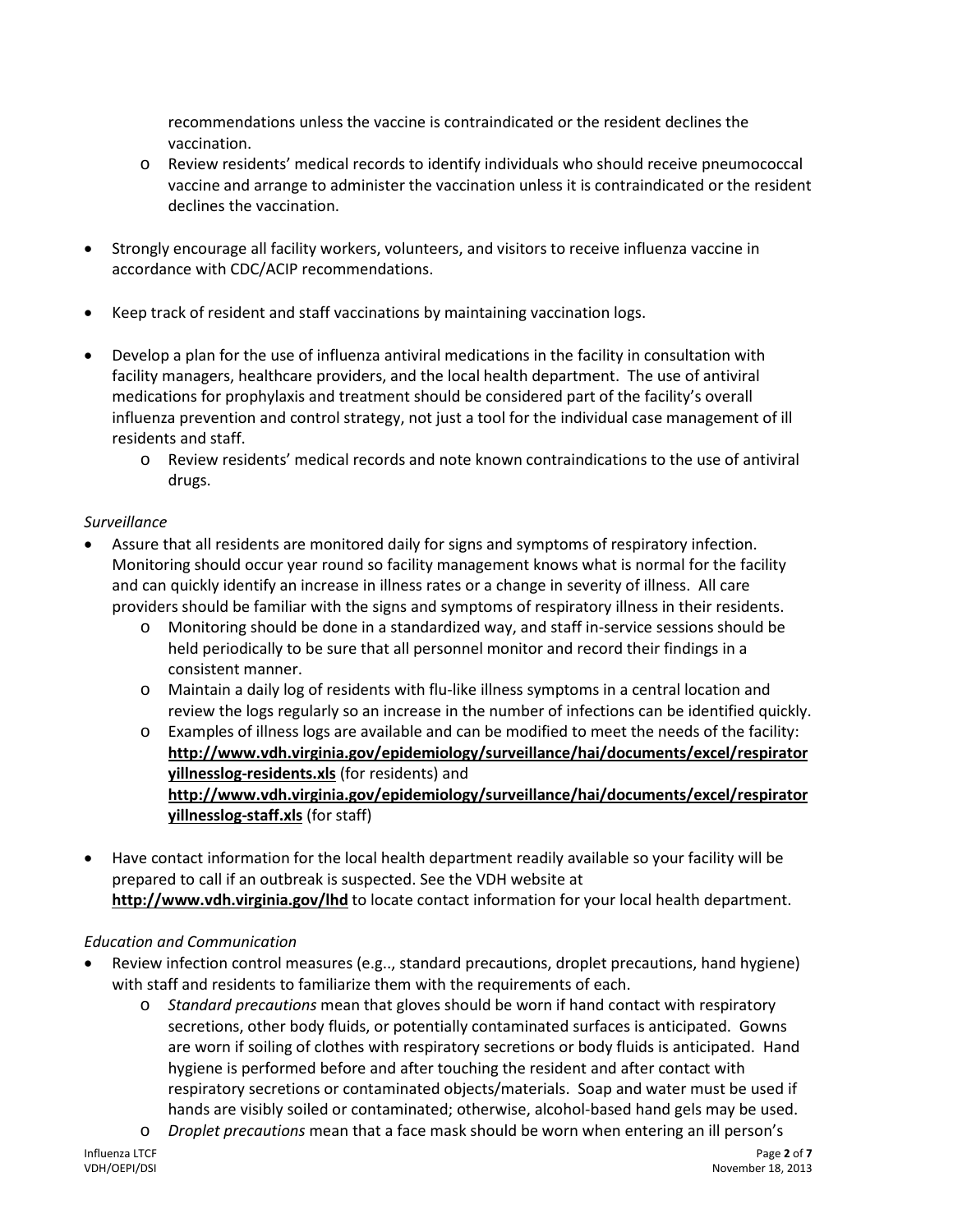room. If substantial spraying of respiratory fluids could occur, gloves and gown as well as goggles (or a face shield in place of goggles) should be worn. Perform hand hygiene before and after touching the resident and after contact with respiratory secretions or contaminated objects/materials. The face mask should be removed and disposed of when exiting the resident's room.

o Additional information on standard and transmission-based precautions (i.e., droplet, contact, and airborne precautions) can be found on the VDH Healthcare-Associated Infections website:

**<http://www.vdh.virginia.gov/epidemiology/surveillance/hai/StandardPrecautions.htm>**

- Remind residents, facility workers, volunteers, and visitors of the importance of hand hygiene and respiratory hygiene (covering coughs and sneezes with a tissue) throughout the year by posting signs and conducting educational activities. Signs suitable for printing are available from VDH at **http://www.vdh.virginia.gov/epidemiology/flu/healthcare.htm#signs**.
- Encourage all persons who enter the facility (including employees, volunteers, contractors, regular visitors, and others) to monitor themselves daily for influenza-like illness (fever with cough and/or sore throat) and stay at home when they are sick. CDC recommendations are to stay home for at least **24 hours** after fever has resolved without the use of fever-reducing medicines. This is especially important when the influenza season starts.
- Prepare signs and letters for use if visitors must be limited or other restrictions may be necessary during the influenza season. Signs and posters suitable for printing are available from VDH (**http://www.vdh.virginia.gov/epidemiology/flu/healthcare.htm#signs**) and CDC (**<http://www.cdc.gov/flu/freeresources/print.htm>**).

### *Supplies*

• Ensure that adequate supplies are readily available. This includes hand hygiene supplies (e.g., soap, paper towels, hand sanitizer), personal protective equipment (e.g., gloves, gowns, face shields, masks), as well as items such as tissues and trash containers.

### *Other Policies and Procedures*

• Establish policies and procedures for screening of newly admitted residents for respiratory illness. Advise personnel to use droplet precautions on newly admitted residents with respiratory symptoms until influenza has been ruled out. Residents being transferred from a facility with a known influenza outbreak should be placed in a separate room apart from other residents, even if asymptomatic, for up to 7 days. If unvaccinated and not contraindicated, all new residents should receive the current seasonal influenza vaccine.

### **Management of an Influenza Outbreak in a Long-Term Care Facility**

Facility management should immediately contact the health department if an increase in cases of influenza-like illness is observed. Working together, the facility and health department can develop prevention and control measures appropriate for the facility.

- Review immunization logs for residents and staff to identify susceptible individuals. Administer vaccinations in accordance with CDC/ACIP recommendations. Influenza vaccine can be administered after an outbreak has started.
- Consult with the local health department regarding diagnostic testing for influenza and other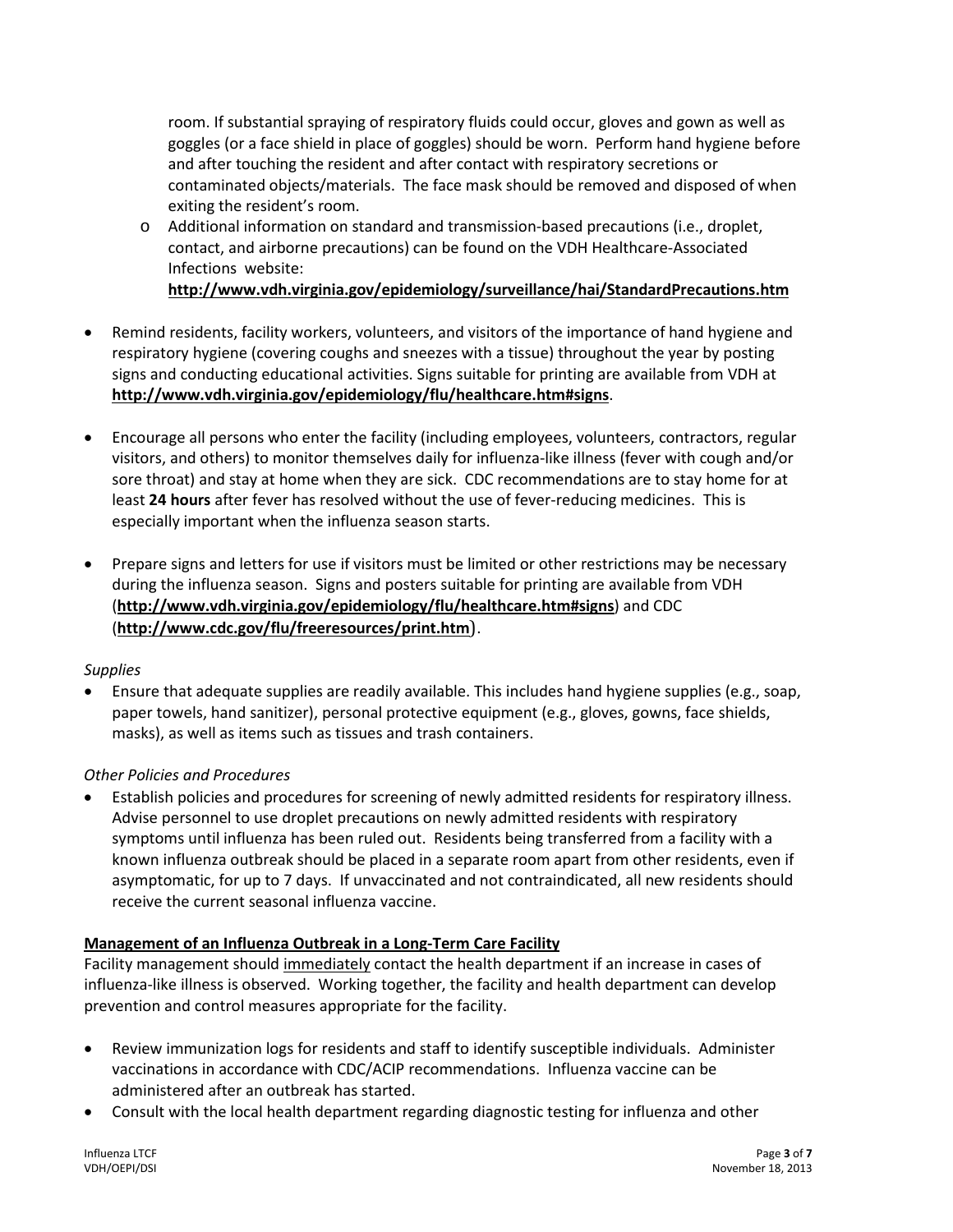respiratory viruses. See the section on laboratory testing (below) for more information.

- Consult with the medical director, individual healthcare providers (if applicable), and the local health department regarding the use of antiviral medications for treatment and prophylaxis. Antiviral medications are most effective when initiated early in an outbreak. See the section on antiviral medications (below) for additional information.
- Continue to maintain heightened surveillance for febrile and respiratory illness among residents and staff. A list of ill individuals and their symptoms should be kept by the facility, reviewed daily by facility management, and be available for review by the health department.
	- o If ill, staff should be excluded from work until at least **24 hours** after fever has resolved without the use of fever-reducing medications.
		- After that time, if other symptoms (e.g., cough) persist, staff should wear a face mask during resident care activities.
	- o Staff with respiratory symptoms that do not include fever may still have influenza but should be allowed to continue or return to work unless assigned to care for residents requiring a protective environment (i.e., hematopoietic stem cell transplant patients).
- Remind staff to adhere to *standard precautions* during the care of all residents, as influenza is highly transmissible and can be spread via their hands or through contact with environmental surfaces or objects. Frequent hand hygiene and respiratory hygiene should be emphasized for staff and residents.
- Care providers should adhere to *droplet precautions in addition to standard precautions* when obtaining clinical specimens or caring for a resident with suspected or confirmed influenza for at least 7 days after the onset of illness or until 24 hours after symptoms have resolved (whichever is longer).
	- o If a resident with suspected or confirmed influenza must be moved to another room or transported to another facility, the resident should wear a face mask during transport, if the person is able to do so.
- Ill residents should be placed in a private room with the door kept closed or cohorted together, away from the well, as much as possible. Assign staff members to work with either sick or well residents, but not to circulate between both groups. Personnel entering the room of an ill individual should be limited to those performing essential functions, such as direct care or environmental cleaning.
	- o Remind ill residents to stay in their room as much as possible, cough and sneeze into tissues, dispose of used tissues properly, and wash their hands frequently.
- Healthcare workers should adhere to additional *airborne precautions* when aerosol-generating procedures (e.g., sputum induction) are being performed on a resident with suspected/confirmed influenza. These procedures should be rare in a long-term care facility, and conducted in an airborne infection isolation room when feasible or with a portable HEPA filtration unit in place. Limit the number of personnel present during the procedure to only those essential for resident care and support. The door should be closed during these procedures. Staff should wear a fittested disposable N95 respirator or a respirator offering a higher level of protection when entering the room while the procedure is being performed.
- Environmental surfaces should be cleaned and disinfected in accordance with standard facility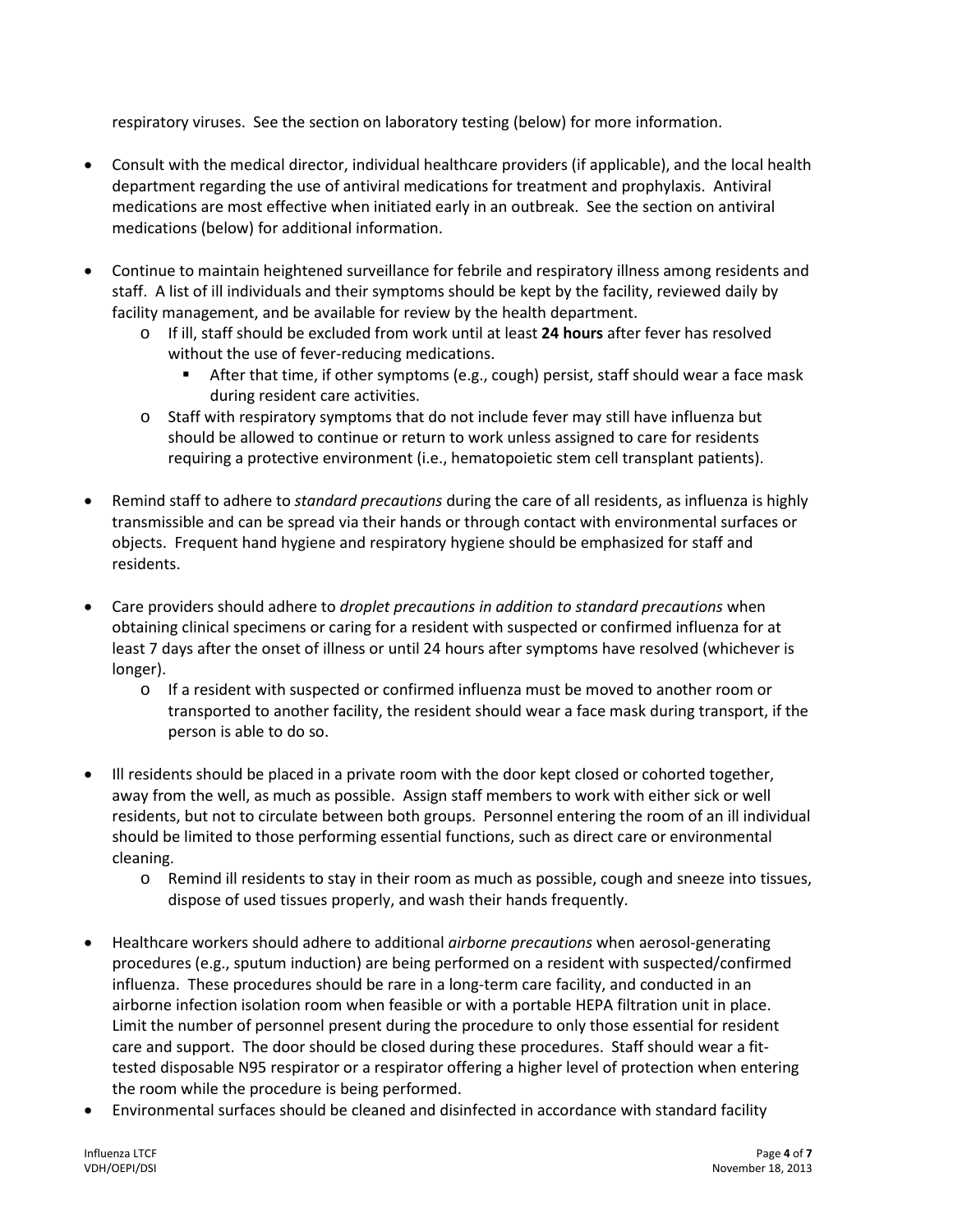protocols. Special attention should be paid to frequently touched surfaces and objects (e.g., counter tops, door knobs, bedrails, railings, bathroom surfaces, medication carts, and snack carts).

- Facility management should assure that adequate supplies of soap, paper towels, hand sanitizer, gloves, gowns, face masks, and other supplies are available everywhere they are needed.
- Depending on the extent and severity of the outbreak, it may be necessary to cancel group activities, restrict visitors, and/or consider serving all meals in rooms for all residents.
	- o Post signs in the facility and/or distribute letters to family members and visitors notifying them of the outbreak. Sample signs and letters are available from VDH at **http://www.vdh.virginia.gov/epidemiology/flu/healthcare.htm#signs**.
	- $\circ$  If visitation continues, visitors should be instructed to practice good hand hygiene and respiratory hygiene and to stay home if they are sick.
	- $\circ$  The local health department may be able to assist with decisions on limiting visitors and restricting group activities.
- If possible, new admissions should be halted and visitation restricted until the outbreak is over (i.e., at least 7 consecutive days without any new cases). When admissions resume, any new admissions should receive influenza vaccine if they have not previously received it.
	- $\circ$  If it is not possible to halt admissions, all persons who are admitted to the facility during an outbreak should receive the influenza vaccine if they have not already been vaccinated with that season's vaccine, should be placed in an unaffected or less affected unit of the facility if possible, and should receive antiviral prophylaxis until one week after the outbreak is over. If possible, they should receive the vaccine and begin taking the antiviral medications prior to admission to the long-term care facility.

### **Laboratory Testing**

Decisions on laboratory testing during a suspected outbreak at a long-term care facility should be made in collaboration with the local health department. Laboratory testing is not always necessary. Reasons for laboratory testing include:

- To confirm that an outbreak of an influenza-like illness (ILI) in a facility is caused by influenza. Other respiratory viruses (e.g., adenovirus, parainfluenza, respiratory syncytial virus) can also cause ILI outbreaks.
- To confirm results of rapid testing. While rapid antigen tests that distinguish between influenza A and B can provide some useful information, the sensitivity of these tests is low, ranging from 50- 70%. Confirmatory testing at the state laboratory may be recommended.
- To determine the influenza type associated with the outbreak. Knowledge of the influenza type and sub-type [e.g., influenza B versus A (H1N1) or A (H3N2)] may help public health officials determine the best choice of antiviral drugs, and will identify new viruses if they appear during the flu season.
- Additional laboratory testing, including viral culture, may be needed if symptoms persist despite appropriate antiviral treatment or prophylaxis. Resistance to the antiviral agent used can occur quickly. Individuals with compromised immune systems may be at an increased risk for persistent infection and emergence of an influenza virus with resistance to available antiviral agents. If pursuing laboratory confirmation of the outbreak, the local health department will coordinate the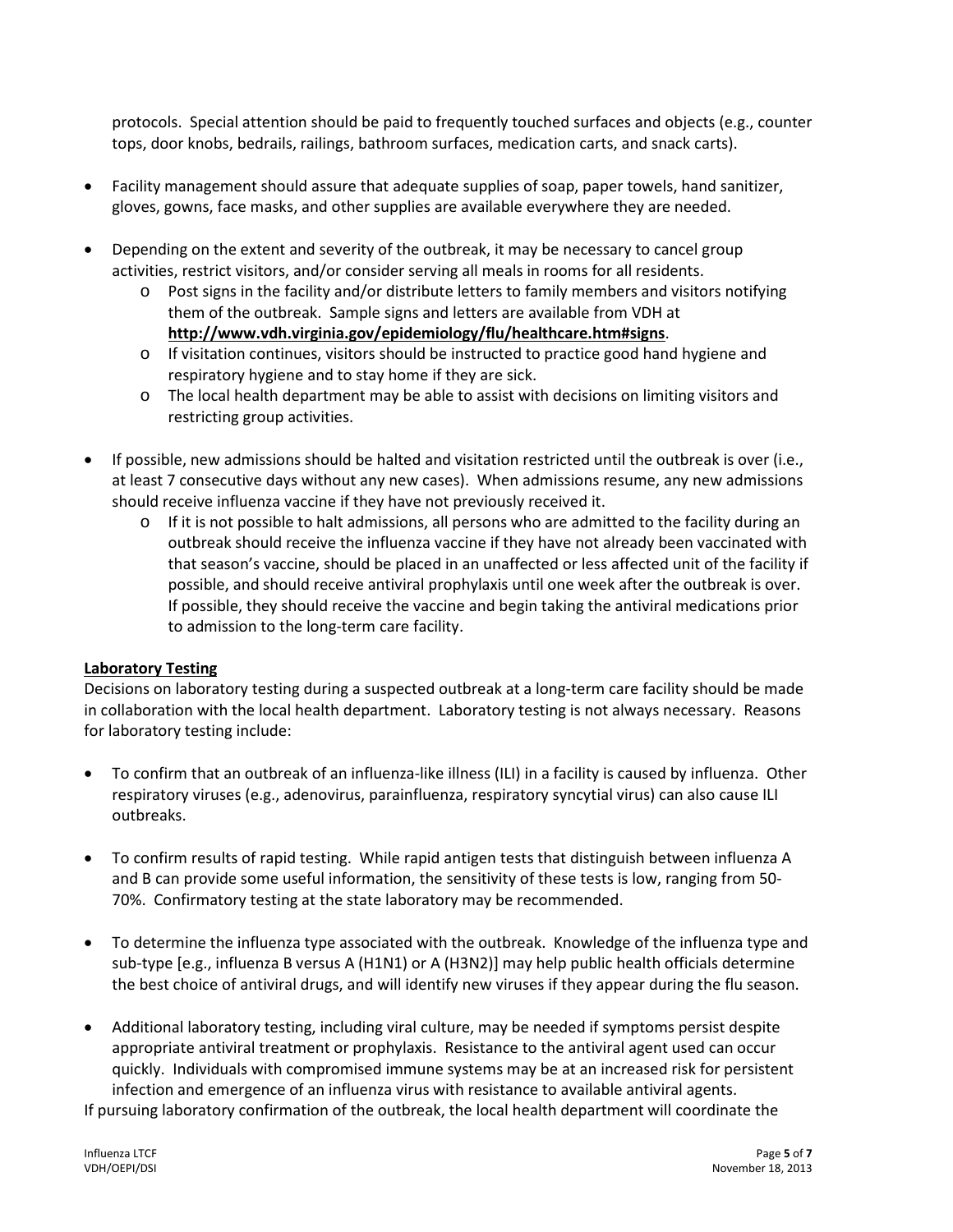submission of several specimens to the Division of Consolidated Laboratory Services (DCLS) for outbreak confirmation. DCLS provides "flu kits," which include materials for the collection and transport of specimens [e.g., nasopharyngeal (NP) swabs, viral transport media]. NP swabs collected from persons within the first two days of illness are the specimens of choice.

### **Use of Antiviral Medications**

Antiviral medications are useful as an adjunct to immunization in long-term care facilities, and should be considered as soon as influenza is suspected within the facility. At the time an antiviral drug is ordered for a resident, his/her medical record should be reviewed to ensure that there are no known or new contraindications to the drug.

Choice of antiviral drug is based on knowledge of the resistance patterns of the viruses currently circulating in the US and on characteristics of the person receiving the medication (e.g., kidney function, ability to use an inhaler, and potential side effects of the medication).

CDC updates recommendations for the use of antiviral drugs at the beginning of each influenza season and may update those recommendations during the season if new viruses emerge or circulating viruses are found to be resistant to one or more of the available drugs. Current recommendations are located at: **[http://www.cdc.gov/flu/professionals/antivirals/](http://www.cdc.gov/flu/professionals/antivirals)index.htm**. Questions regarding the use of antiviral drugs may be addressed to your local health department.

- Treatment of Suspected or Confirmed Influenza
	- o Treatment of an ill person should begin within 48 hours of onset of illness. Early treatment can shorten the duration of symptoms and may reduce the risk of complications from influenza and death.
	- o Treatment should not await laboratory confirmation, but should be based on symptoms and presence of influenza in the community.
	- o Treatment is recommended as early as possible for any individual with confirmed or suspected influenza who is at higher risk for influenza complications
		- Residents of nursing homes and other chronic-care facilities are considered to be at high risk. Other high-risk groups include but are not limited to: persons with immunosuppression or certain medical conditions such as asthma, diabetes, and renal conditions, adults aged 65 years and older, and persons who are morbidly obese.
		- **More information on groups at high risk for complications is available on the CDC** website: **http://www.cdc.gov/flu/about/disease/high\_risk.htm**
	- o Recommended duration for antiviral treatment is 5 days. Longer treatment courses for persons who remain severely ill after 5 days of treatment can be considered.
	- o Residents on antiviral treatment should remain on *droplet precautions* until treatment is completed, and should be monitored closely for worsening illness and antiviral drug side effects.
- Prevention of Illness (Prophylaxis)
	- Prophylaxis may be recommended as an outbreak control measure. Because it is often difficult to determine who is immune and who is at risk, prophylaxis is usually recommended for all residents of the facility who have not developed symptoms of influenza, regardless of influenza vaccination status, and should continue for a minimum of 2 weeks. If surveillance indicates that new cases continue to occur, prophylaxis should continue for approximately 7-10 days after the illness onset of the last known case in the outbreak.